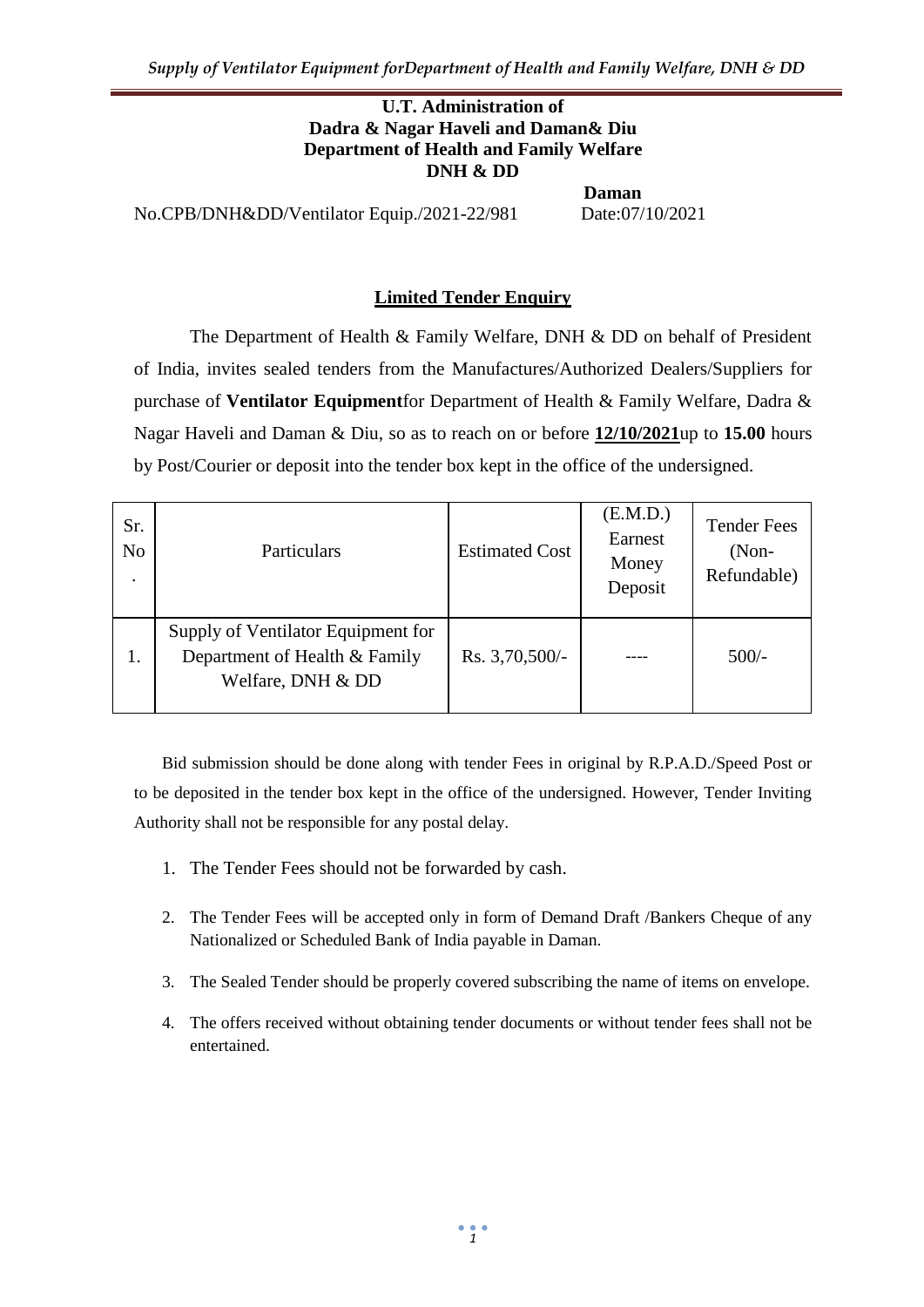The tender inviting authority reserves the right to accept or reject any or all the tender to be received without assigning any reasons thereof.

*Sd/-*

In-charge, Central Procurement Branch E-mail Id: [cpbdnhdd@gmail.com](mailto:cpbdnhdd@gmail.com)

#### **Copy to:-**

- 1) The I.T. Department, Daman with a request to publish in Website.
- 2) The Accounts Section, CPB (Daman) for information.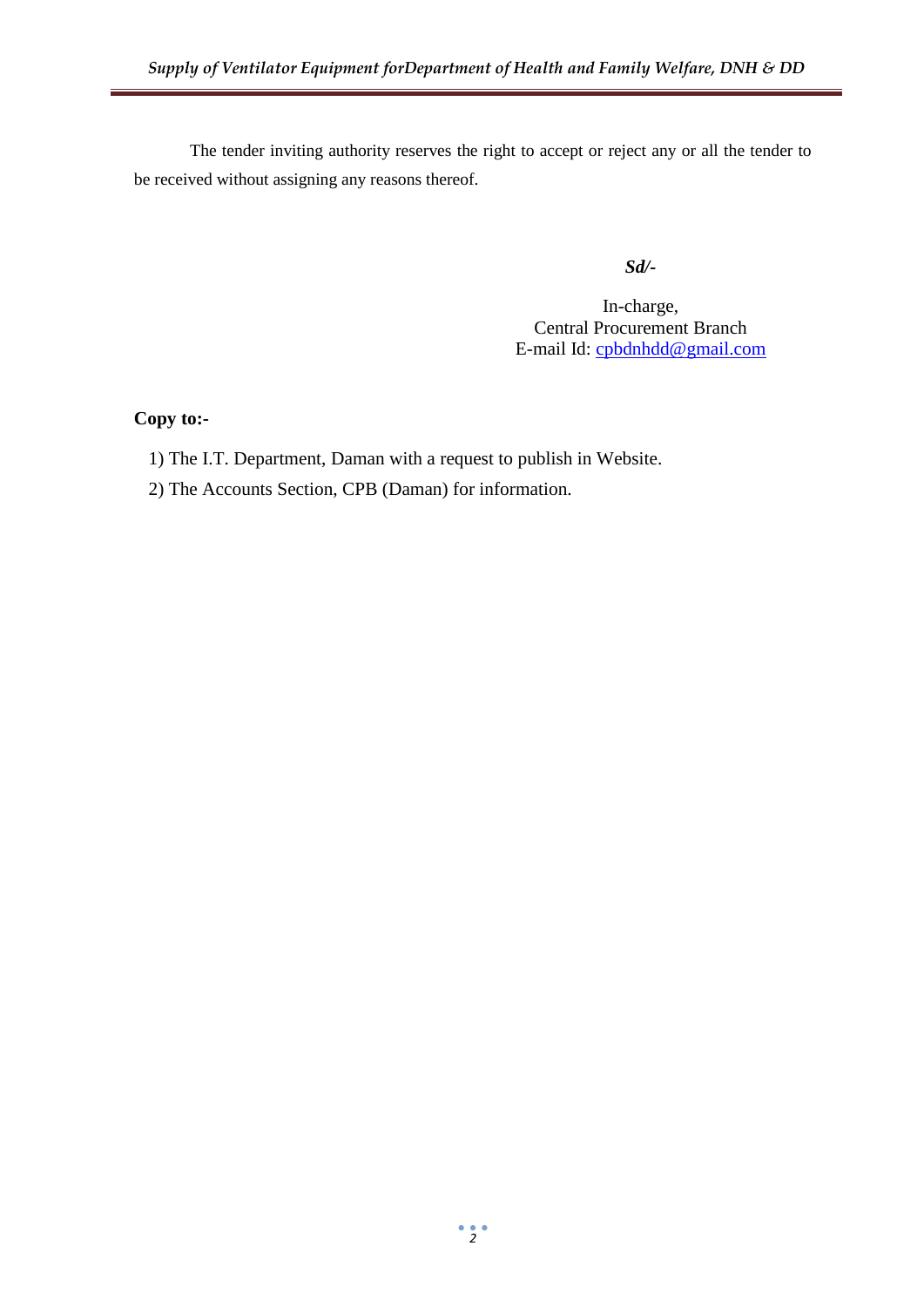#### **U.T. ADMINISTRATION OF DADRA & NAGAR HAVELI AND DAMAN& DIU DEPARTMENT OF HEALTH AND FAMILY WELFARE**

Terms and Conditions for the **"SupplyVentilator Equipmentfor Department of Health and Family Welfare, DNH& DD."**

## **Instructions to Bidders :**

- 1) All documents attached should be legible/readable.
- 2) The Bidder hasto give compliance for each quoted product and any false/misleading statement in compliance found any time during the procurement process, the bid shall be outrightly rejected.
- 3) For all queries regarding tender specifications and any other clauses included in the tender document should be addressed to personnel in tendering office address provided below:

**Central Procurement Branch, Room No. 7, 1st Floor, Secretariat, Dadra & Nagar Haveli, Silvassa Tel : 0260 – 2642113.**

## **Tender Fees (Non Refundable) Rs.500/- :**

- a. The Tender Fees should not be forwarded by cash.
	- b. The Tender Fees (Nonrefundable) will be accepted only in form of Demand Draft /Bankers Cheque in favor of **Director, Medical & Health Services, DNH& DD**  from any Nationalized or Scheduled Bank of India payable in Silvassa.
	- c. All tenders must be accompanied by Tender fees as specified in schedule otherwise tender will be rejected.

## **Security Deposit: (SD)**

- a. The successful tendered will have to pay within 10 days from the date of demand, an amount equal to 3% of the total value of articles, which may be ordered, as the amount of security deposit.
- b. Non receipt of Security Deposit within stipulated time will result in automatic cancellation of the order for supply without any intimation.
- c. However in case if any articles are received for which the Security Deposit may not have been deposited, the full Security Deposit as may be due from the contractor will be recovered from the bill(s) for such articles.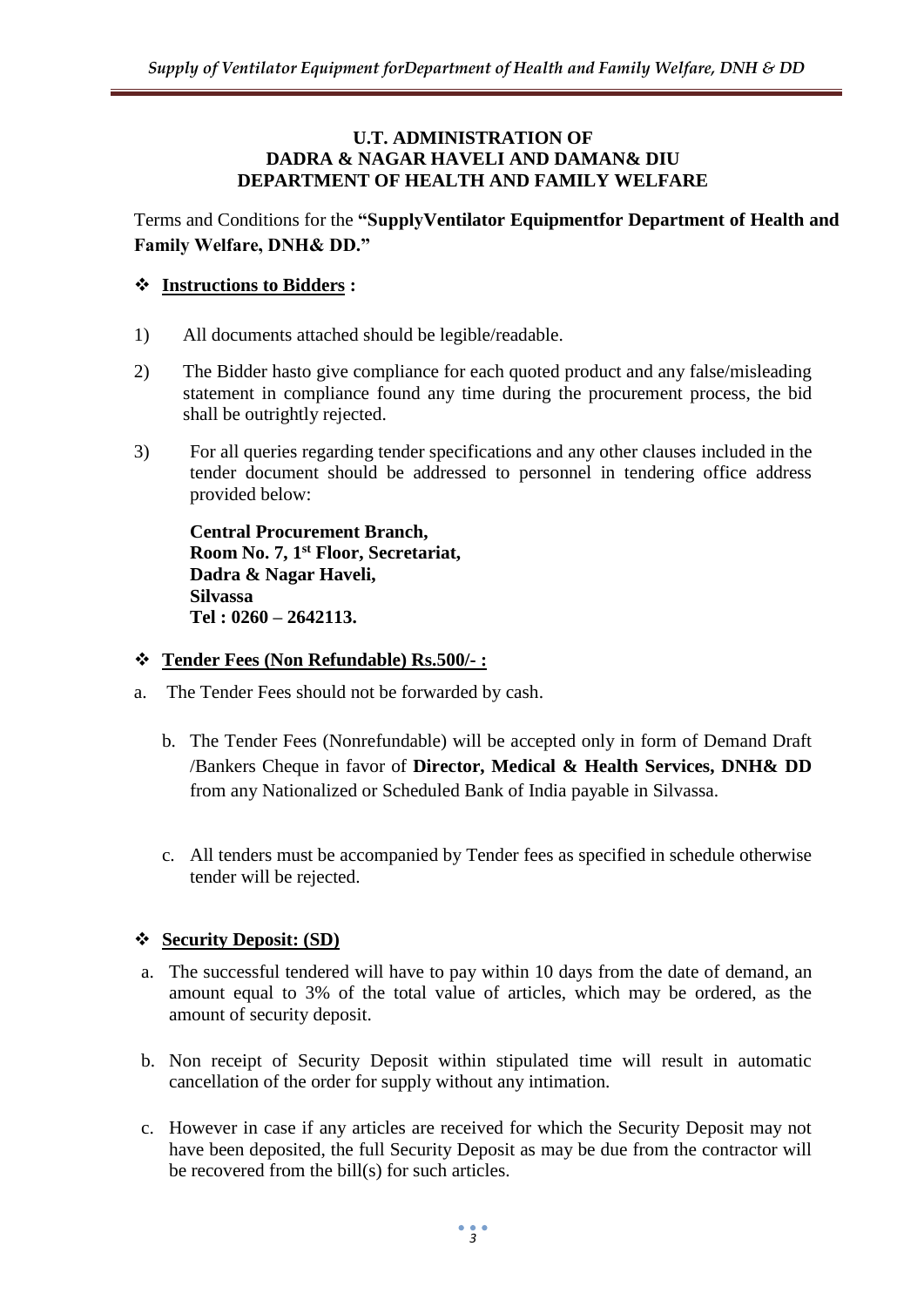- d. The Security Deposit(s) paid by the tender(s) earlier against any tender(s) or supply order(s) is not adjustable with Security Deposit required by these conditions.
- e. In case of failure to replace the accepted and rejected articles from the supplies made, as mentioned in the conditions the loss undergone by the Government will be recovered from the contractor Security Deposit or payment due of any bill(s) to the extent required.
- f. The tender inviting officer will consider extension of time for remitting the Security Deposit as demanded. However, in case of denial to consider such extension the contractor is bound to abide by the limit given and liable to make good for the loss made to the Government on account of his failure to abide by the time limit.
	- $\triangleright$  Security Deposit shall be liable to be forfeited in following circumstances:
		- i. Tender is rejected due to failure of supply the requisite documents in proper format or giving any misleading statement or submission of false affidavit or fabricated documents.
		- ii. Tenderer fails to replace the goods declared to be not of standard quality or not conforming to acceptable standards or found to be decayed/spoilt.
	- $\triangleright$  Only on satisfactory completion of the supply order for and on payment of all bills of the contractor, as to be admitted for payment, the amount of Security Deposit will be refunded after expiry of guarantee/warranty period, if any, or any such date/period as may be mutually agreed upon.
	- $\triangleright$  In case of failure to supply the store, materials etc. ordered for, as per conditions and within the stipulated time, the articles will be obtained from the tenderer who offered next higher rates or from any other sources, as may be decided by the tender inviting Officer and the loss to the Government on account of such purchases(s) shall be recovered from the former contractor by Security Deposit or bills payable. The contractor shall have no right to dispute with such procedure.

## **Conditions of Contract :**

## **1. ACCEPTANCE OF TENDER:**

- a. The tender is liable for rejection due to any of the reasons mentioned below:
	- i. Non-submission of tender within stipulated time.
	- ii. Tender is unsigned or not initialed on each page or with unauthenticated corrections.
	- iii. Non-payment of Tender Fees.
	- iv. Non-Submission of required documents as mentioned in schedule
	- v. Conditional/ Vague offers.
	- vi. Unsatisfactory past performance of the tendered.
	- vii. Items with major changes/deviations in specifications/standard/grade/packing/ quality offered.
	- viii. Submission of misleading/contradictory/false statement or information and fabricated/ invalid documents.
	- ix. Tenders not filled up properly.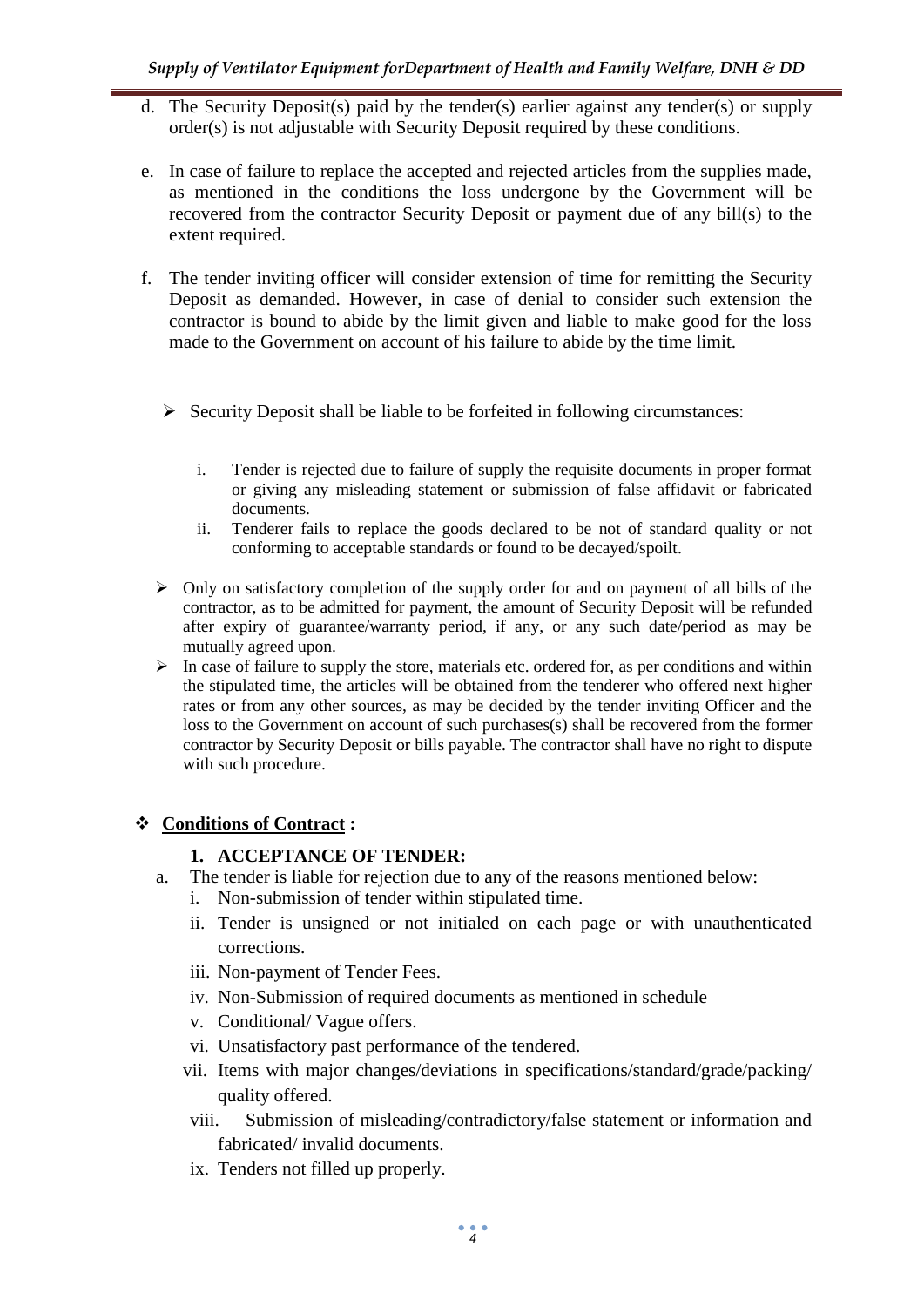- x. The documents attached by the bidder if found not readable will not be considered for bid evaluation.
- b. Any discount which the bidder wants to give has to be considered and total final bid amount has to be mentioned clearly in the price bid form.
- c. Discount offered after price bid opening will not be considered.
- d. The Central Procurement Branch may seek any clarifications/explanation/ documentary evidence related to offer at any stage from tenderers if required.
- e. The rate quoted should be inclusive of all taxes and no extra charges will be paid and should be valid up to One Year from the date of tenderization.
- f. Orders once placed should be delivered within the given time period and item should be door delivered up to  $3<sup>rd</sup>$  floor including labour.
- g. All/Taxes/Duties/Royalties Charges payable on the sales/transport etc. within and/or outside the state shall be payable by the supplier.
- h. The decision of the Tender Inviting Officer for acceptance/rejection of any articles supplied including the decision for equivalent specifications, standard and quality etc. of articles shall be final.
- i. The right to accept or reject without assigning any reasons or all tenders in part or whole is reserved with the Tender Inviting Officer and his decision(s) on all matters relating to acceptance or rejection of the tenders as a whole or in part will be final and binding to all.
- j. No separate agreement will be required to be signed by the successful tender(s) for the purpose of this contract for supply. Rates tendered/offered in response to the concerned Tender Notice shall be considered as acceptance of all above terms and conditions for supply for all legal purpose.
- k. The rate(s) quoted should be strictly for free delivery (including labour and transportation) at FOR Central Medical Store, Government Hospital, Damanfor any facility in the U.T of DNH  $\&$  DD and will be valid and operative for supply orders issued within one year from the date of invitation of tenders. The department shall not take any responsibility of on loading the goods; the successful bidder has to make arrangement for loading at site.
- l. The tendered quantity is tentative and the actual purchase can be **as per the requirement** for all items and the tenderer is bound to supply such requirement without any demur.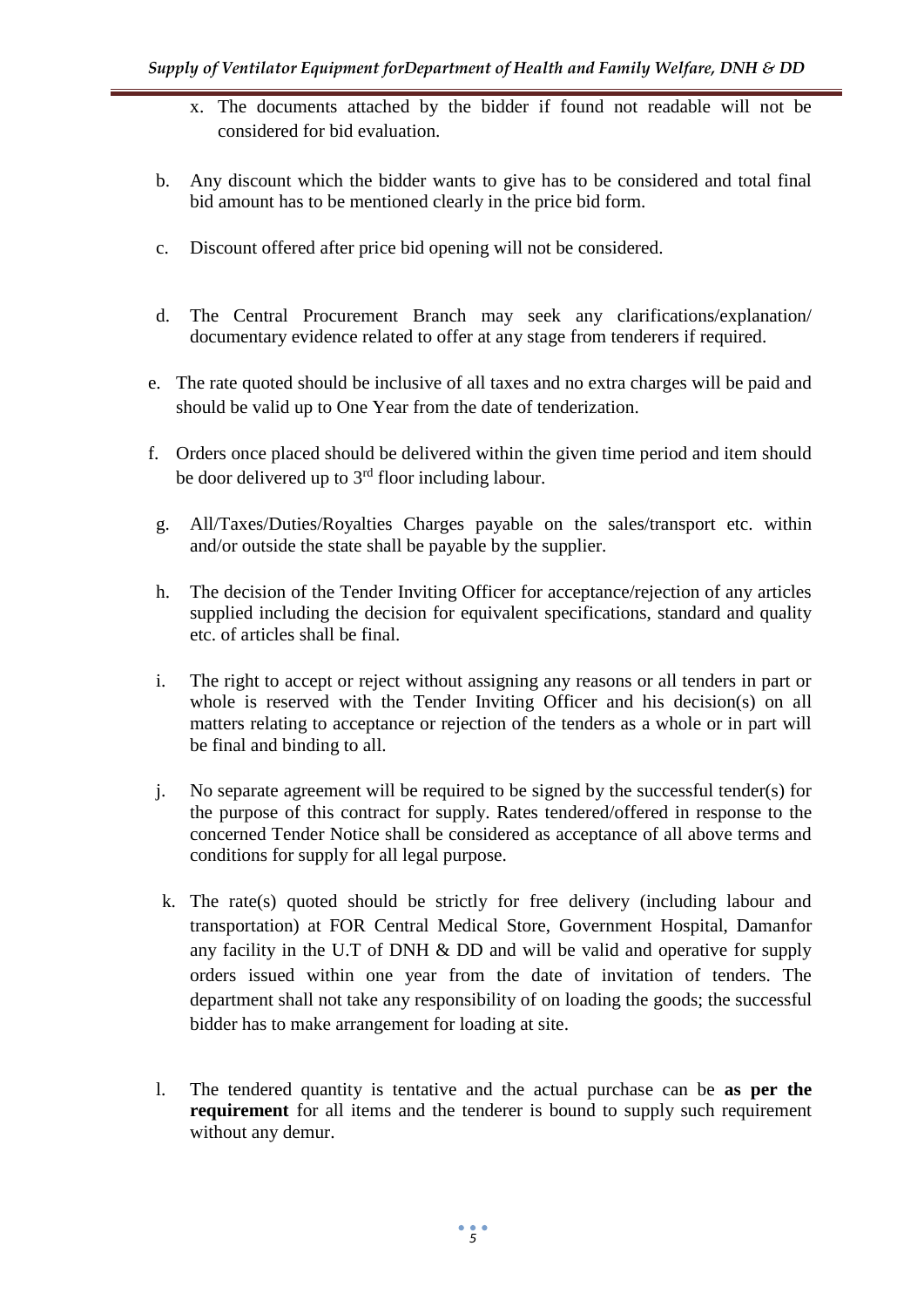m. Bidder / its sister concerns / companies where its Promoters / Directors either directly or indirectly are involved, should not have ever been blacklisted in tender / supplies by any state/Central Govt. In case of bidder / principal is involved / penalized under any investigation of CVC or any State/Central Govt. Commission in relation to the similar work project issue; the bid will be out rightly rejected.

# **2. TERMS OF SUPPLY :**

- a. In event of breakage or loss of stores during transit against requisition order the said quantity has to be replaced by the tenderer. The department will not pay separately for transit insurance and supplier will be responsible for stores.
- b. Railway Receipt or other transport document should be drawn in the favor of Officer Inviting tender.
- c. Items should be door delivered upto  $3<sup>rd</sup>$  floor including labour no extra charge will be paid by the department.
- d. Railway Receipt or other transport document should not be sent by VPP or through any Bank as this being a Government Office it is not possible to clear cash demands of Post Office/Bank for delivery of RR or other transport documents unless we have agreed to it as special arrangement.
- e. Extension of time limit for supplies shall be considered by the Tender Inviting Officer. The extension so granted may be with levy of compensation for delay in execution of supply (as mentioned in Liquidated Damages) the cost of supplies ordered for at the discretion of the authority competent to grant extension of time limit provided such request is made well in time, depending upon the circumstances and such decision in the matter will be final.
- f. The supplies, materials etc. of inferior quality standard or of different specifications, brand, manufacturer etc other than that ordered specified and/or incomplete or broken articles will not be accepted. The supplier has to replace the same at his own cost and risk. Intimation of non-acceptance of any materials etc will be sent to the supplier within 10 days from the date of receipt of the stores and the same will be returned to the supplier at his own cost and risk, if he so desires and intimates accordingly within 15 days from the date of dispatch of intimation of the non-acceptance. However, if no communication is received within 15 days from the date of communication the tender Inviting Officer will not be responsible for any damages, loss etc. of such rejected articles.
- g. Demurrage charges paid by the Tender Inviting Officer on account of delayed receipt of dispatch documents intimation will be recovered from the bills payable to the supplier.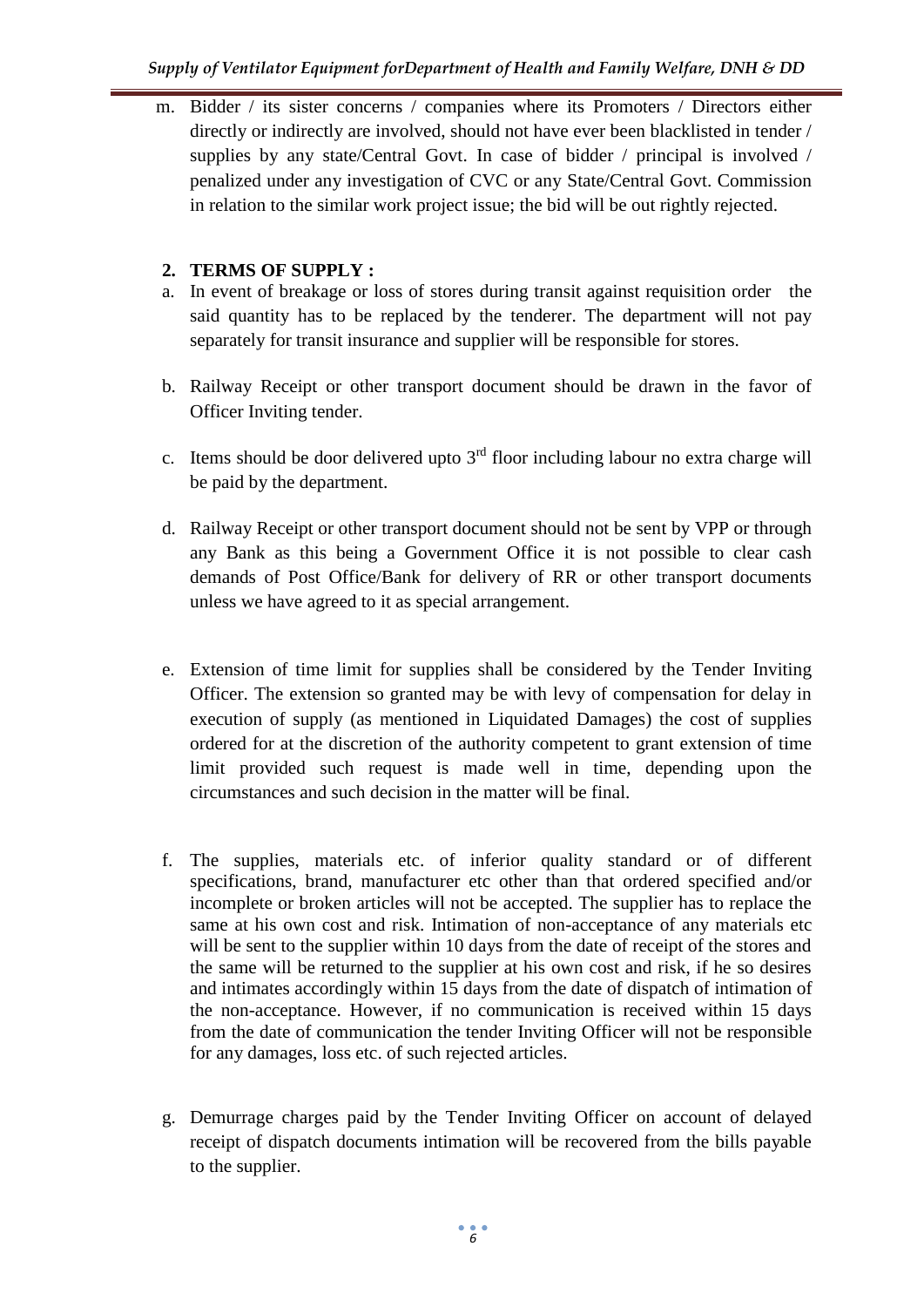- h. If at any time after the order for supply of materials the Tender Inviting Officer shall for any reason whatsoever not require the whole or part of the quantity thereof as specified in the order the Tender Inviting Officer shall give notice in writing of the fact to the supplier(s) who shall have to claim to any payment of compensation what so ever on account of any profit or advantage which the supplier(s) might have derived from the supply of articles in full, but which did not derive in consequence of the full quantity of articles not having been purchased, nor shall have any claim for compensation by reasons of any alterations having been made in the original instructions which shall invoice any curtailment of the supply originally contemplated.
- i. The items as mentioned in the list are the approximate estimates invited and actual purchase may be more. Accordingly, the successful tenderer has no right for any loss/damages with reference to approximate requirement shown in tender and actual requirement.
- j. Inspection will be carried out in the premises of Central Medical Store, SVBCH, Silvassa. If goods to be inspected in factory premises all expenditure to be borne by the Tenderer.

# **3. Bid Evaluation Methodology :**

A. **Preliminary Evaluation**: Tender FeeSubmission.

# B. **Technical Evaluation:**

- Scrutiny of technical specifications and other relevant documents as asked by the department with the quoted specification.
- Scrutiny of Compliance Statement given by the bidder.
- Sample verification (If required). *(If Sample is asked by the Department, it won't be refundable)*
- C. **Financial Evaluation**: Lowest quoted offered by Technically Qualified Bidders

# **4. PAYMENT TERMS :**

- a. 100% of the invoice amount will be paid only after completion of work successfully and submission of Security deposit i.e.3% of the tender value.
- b. Price escalation clause will not be entertained under any circumstances.
- c. All bills should be in **TRIPLICATE** and should invariably mention the number and date of work order.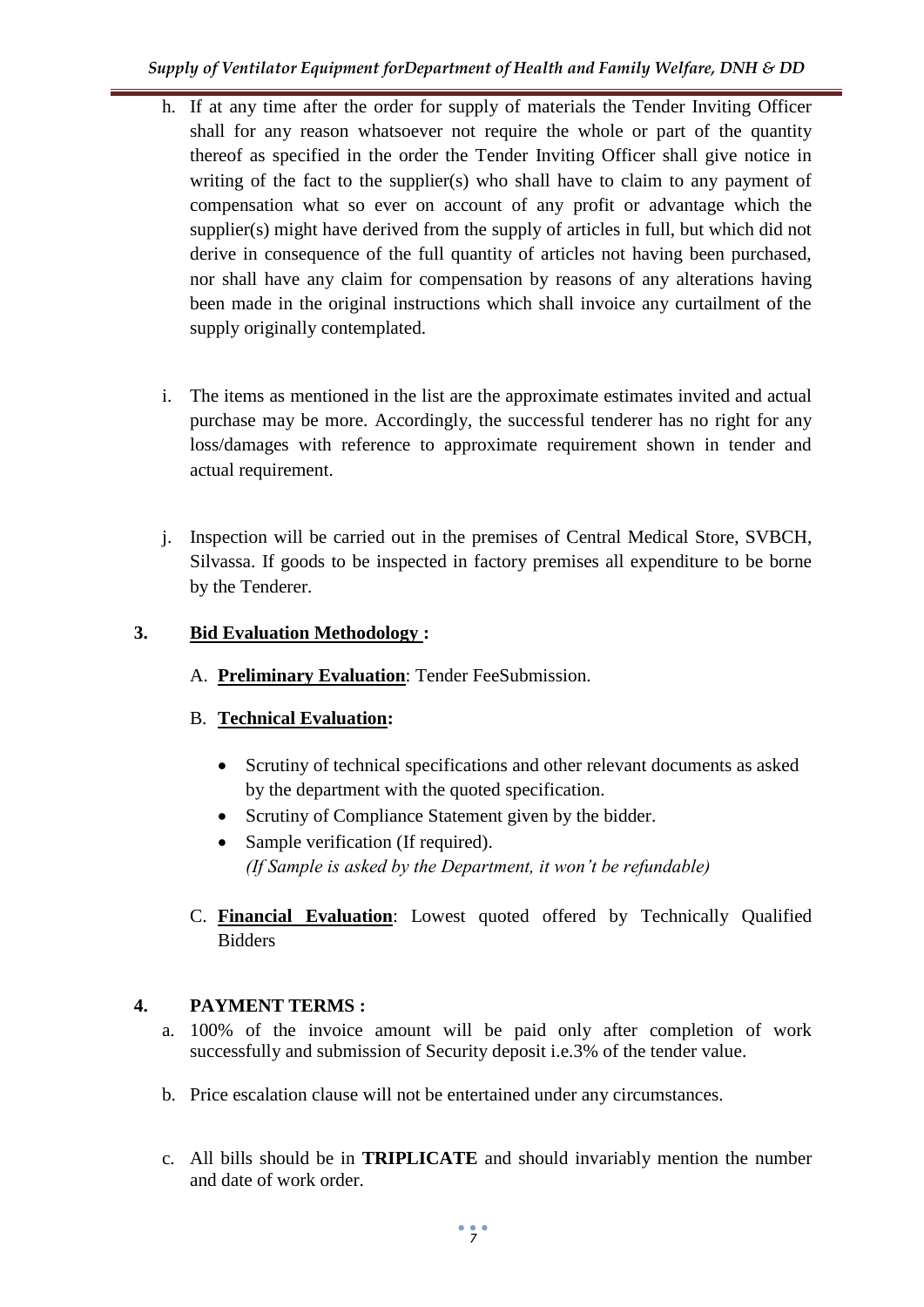- d. All bills for amount above Rs.5,000/- should be pre-receipted on a Revenue Stamp of proper value. Bills for amount exceeding Rs.5,000/- not pre-receipted on Revenue Stamp of proper value will not be accepted for payment.
- e. Each bill in which GST is charged must contain the following certificates on the body of the bill: **"CERTIFIED"** that the service on which GST has been charged have not been exempted under the Central GST or the Rules made there under and the amount charged on account of GST on these services is not more than what is payable under the provisions of relevant Act or Rules made there under".
- f. No extra charge for packing, forwarding and insurance etc. will be paid on the rates quoted.
- g. The rates should be quoted only for the work specified in the list of requirements.
- h. Rates quoted for items other than the required specification/ make/ manufacture will not be considered.

Signature of Agency With Rubber Stamp

> *Sd/-* In-charge, Central Procurement Branch E-mail Id: [cpbdnhdd@gmail.com](mailto:cpbdnhdd@gmail.com)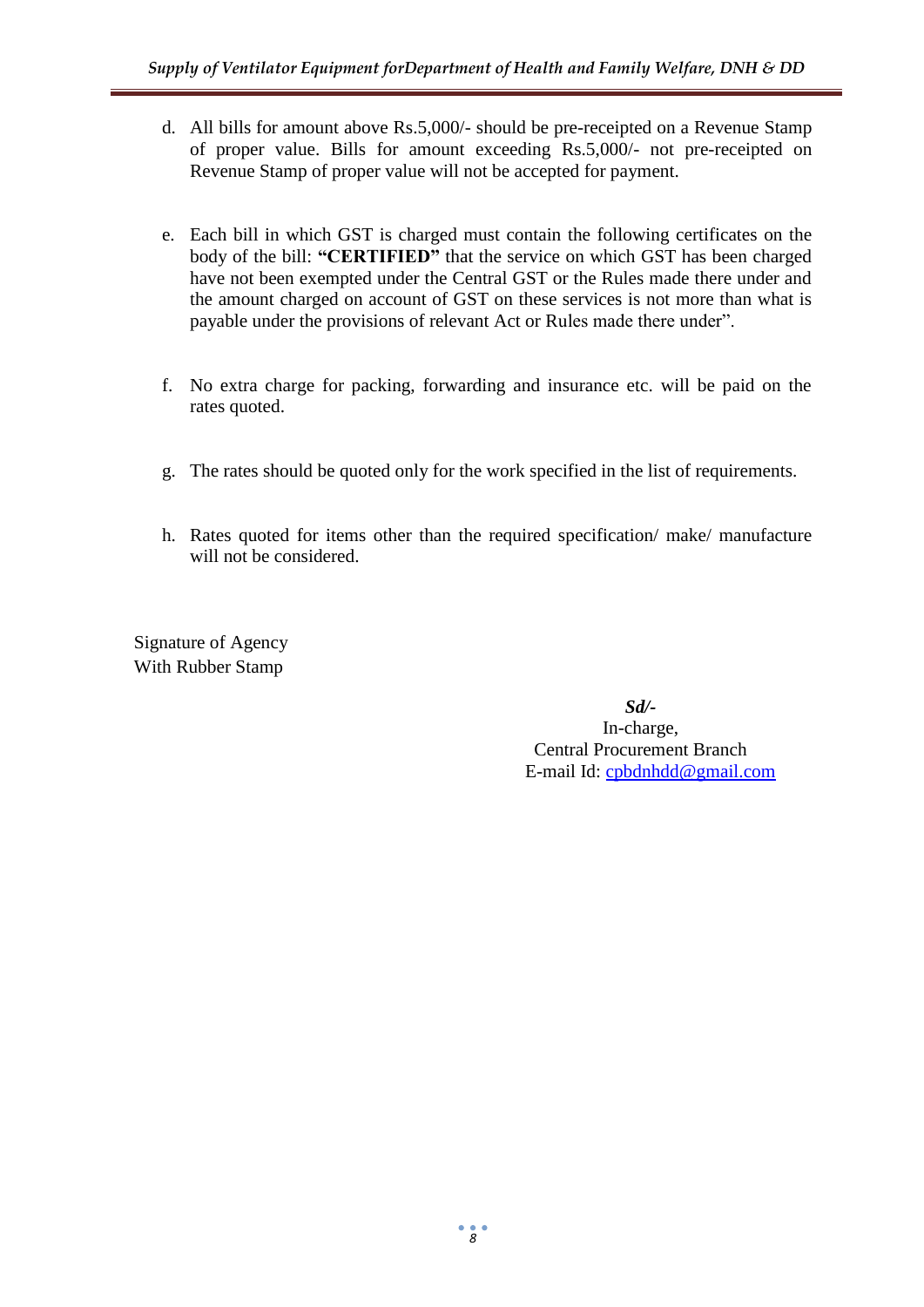| Sr.<br>No. | Document/Certificate                                                                                                       | <b>Uploaded &amp;</b><br><b>Enclosed</b> |
|------------|----------------------------------------------------------------------------------------------------------------------------|------------------------------------------|
| 01.        | PAN No.                                                                                                                    | Yes / No                                 |
| 02.        | <b>GST</b> Registration.                                                                                                   | Yes / No                                 |
| 03.        | Valid License in the field of supply.                                                                                      | Yes / No                                 |
| 04.        | Scan copy of Terms and Conditions of the tender documents<br>including Scope of Work duly Stamped and Signed on each page. | Yes / No                                 |

# **SCHEDULE OF DOCUMENTS ATTACHED**

It is verified that all the certificates/permissions/documents are valid and current as on date and have not been withdrawn/cancelled by the issuing authority.

I/We further undertake to produce on demand the original certificate/ permission/ document for verification at any stage during the processing of the tender.

Date: Place:

Sign & Stamp of tenderer.